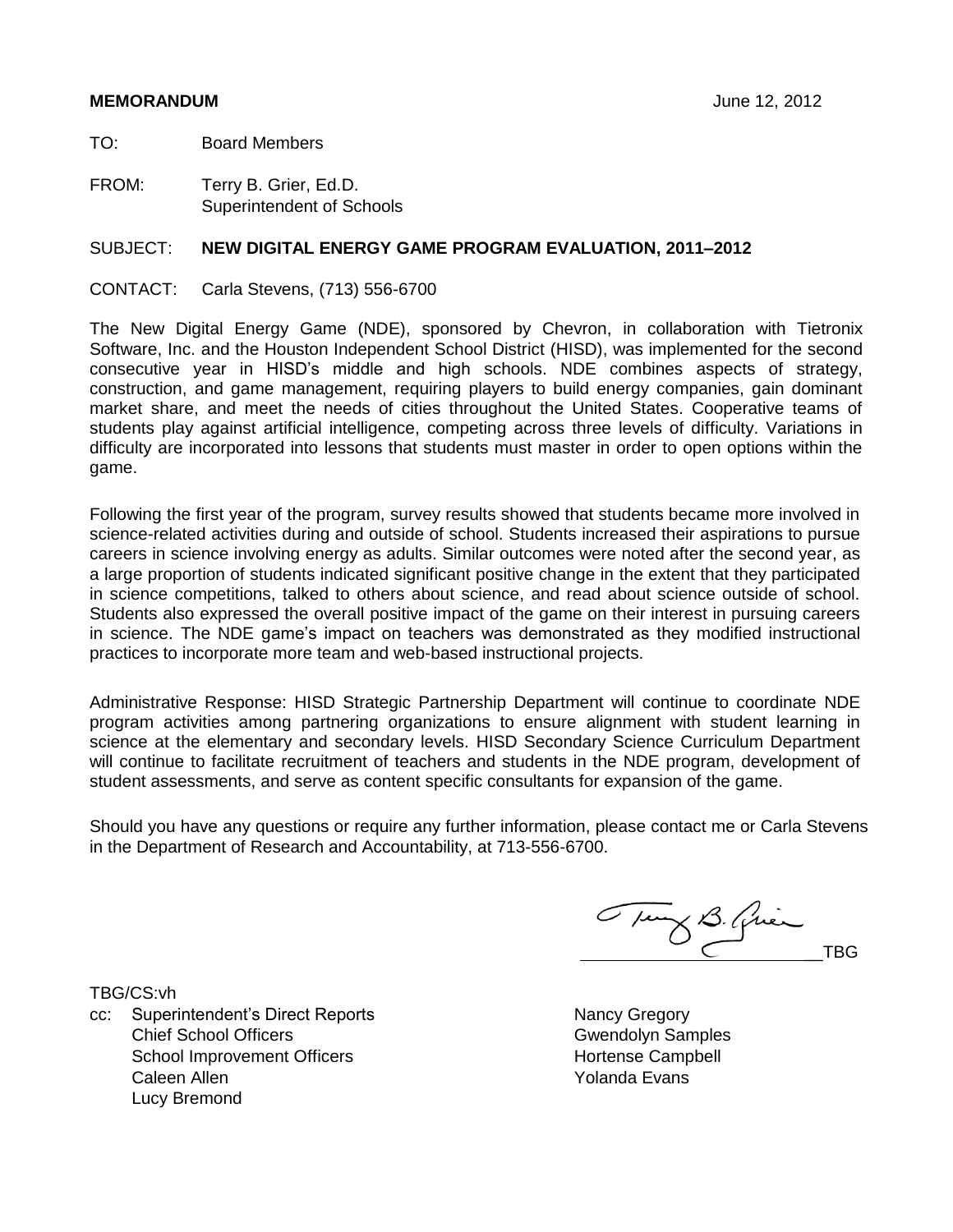

# **EVALUATION REPORT B UREAU OF P ROGRAM E VALUATION**

Volume 6, Issue 2, May 2012

# *New Digital Energy Game, Year 2 Impact Study on the Use of Games to Influence Attitudes, Interests, and Student Achievement in Science, 2011–2012*

#### **By Venita Holmes, Dr.P.H.**

*Chevron expanded its funding of the New Digital Energy game (NDE) to cover a three-year period (2010– 2013). This collaboration with Tietronix Software, Inc. and the Houston Independent School District (HISD) led to the development of a computer game designed to transform the learning experience of middle and high-school students in science. NDE combines aspects of strategy, construction, and game management, requiring players to build energy companies, gain dominant market share and meet the needs of cities throughout the United States. Cooperative teams of students play against artificial intelligence, competing across three levels of difficulty. Variations in difficulty are incorporated into lessons that students must master in order to open options within the game. Lessons and questions are designed to lead players to game-play decisions that require understanding of physics, chemistry, earth science, and math concepts. A meta-site is available outside of game play for students to supplement their learning and success for subsequent game play. Lessons are crafted within the game to encourage learning through inquiry. Lessons are aligned to the Texas Essential Knowledge and Skills standards (TEKS) (NDE, correspondence, 2011). The program included field trips to the Ocean Star Offshore Drilling Rig & Museum in Galveston and the Houston Museum of Natural Sciences' WEISS Energy Hall. Students were awarded prizes for high scores and participation in the game.* 

#### **Study Sample and Methods**

All HISD middle and high school science teachers were invited to have their students participate in the NDE game. Students played the game during the fall semester for approximately 3 months. **Figure 1** shows a 29.1 percent increase in the number of students who registered for the game and a 45.1 percent increase in the number of students who played the game over the past two years. Sixteen schools and 26 teachers were represented in the 2011–2012 data among 85 middle and high schools invited to participate.

Students' interests and attitudes concerning science were measured using a web-based pre- and post survey. Tietronix Software, Inc. worked collaboratively with the HISD Secondary Curriculum, Instruction, and Assessment Department to develop the instrument. Students' knowledge of science concepts were also measured using a pre-post assessment design. Students were provided electronic links to the instruments on the game Web site and through their science teachers. While the level of participation in the game could have influenced students' interests, attitudes, and science energy knowledge, participation levels were not captured by Tietronix Software, Inc. to maintain students' anonymity and confidentiality.



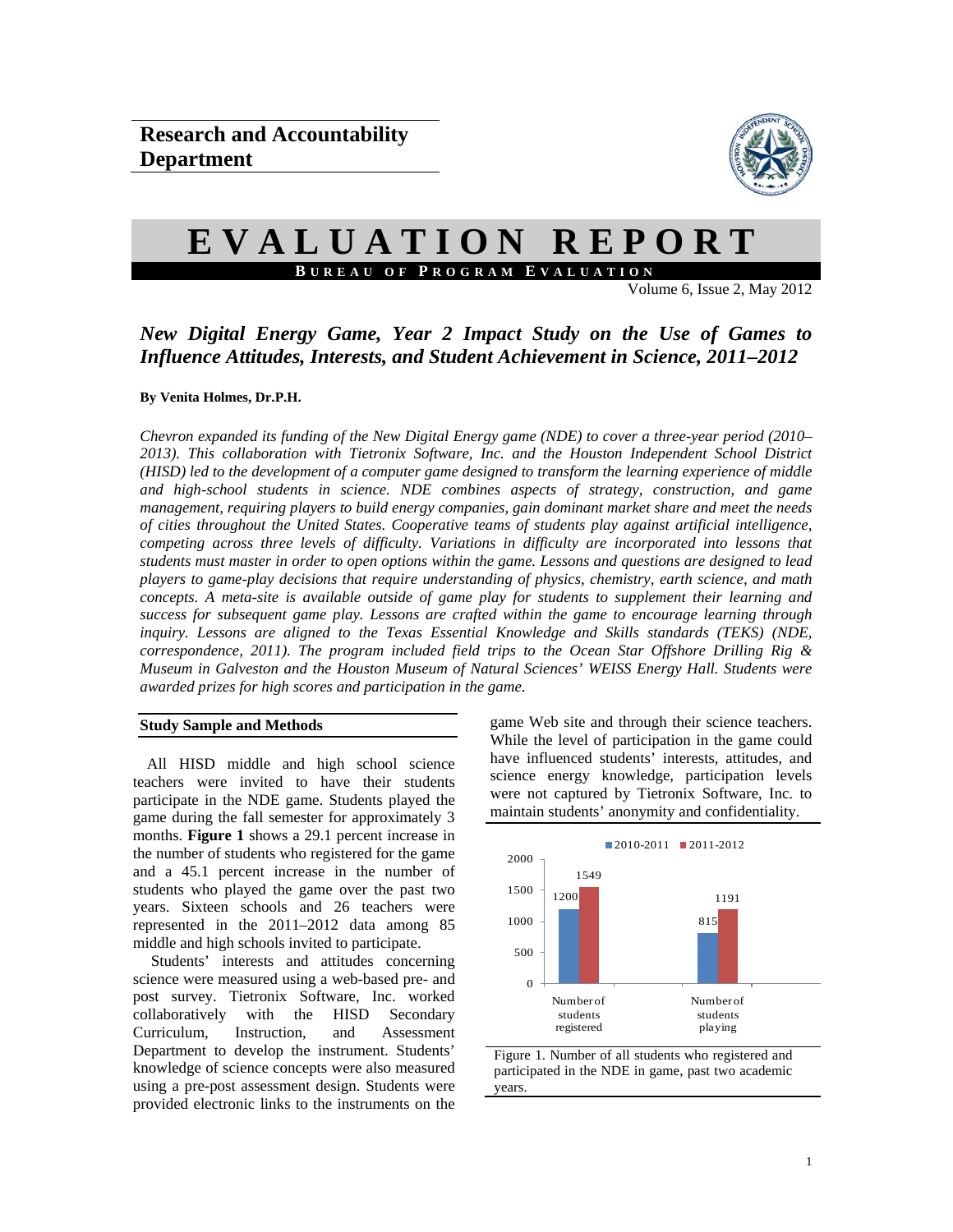

Figure 2. Demographic characteristics of NDE game matched sample, 2011-2012 *Note: Sample size = 391*

Results of a matched-paired sample of 391 students who completed the four measures (pre- and post science energy knowledge assessments as well as the pre- and post interest/attitude surveys) were extracted from the data for analysis. Students in the matched sample were enrolled at seven middle and two high schools. **Figure 2** presents demographic characteristics of the matched student sample. The majority of students were economically disadvantaged (84.1 percent), male (61.9 percent), and Hispanic (62.3 percent). In addition, 43.7 percent of the sample was enrolled in gifted and talented programs (G/T), while 2.8 percent received special education services. Representation of Hispanic students in the sample was comparable to the HISD Hispanic student population in the current year (62.4 percent). African American students were overrepresented in the NDE sample compared to the district wide percentage (32.7 vs. 25.1 percent). G/T and special education students were also more prevalent in the district than in the study sample (15.1 and 7.8 percent respectively) (PEIMS, 2011– 2012).

Descriptive statistics, including means and standard deviations, were calculated based on student responses using IBM SPSS software**.** Paired sample data measuring the percent change in students' raw scores on the knowledge-based science energy assessment and the percent change in students' level of agreement (strongly agree or agree) with survey items measuring interest and attitudes were reported. Pearson correlation coefficient measured the association between prepost science energy knowledge and pre- and post interest/attitudes (p<.05).

#### **Background**

Over the past decade, educators have sought innovative approaches to strengthen student achievement in science. The National Science Foundation (2008) found that computer games enhance the educational experience of students, partly due to the multifaceted process required to learn science (Honey and Hilton, 2010). Mundie (2011) maintains that "Technology has the potential to help reinvent the education process, and excite and inspire young learners to embrace science, math and technology" (p.1). In efforts to add to the body of knowledge, researchers have discovered that, "the best educational activities connect not only to important concepts but also to students' interests and passions" (Games for Learning Institute, 2011, p.1).

Computer games are inherently interactive, and have, increasingly, become a new and innovative approach to teaching and learning science as they capture the attention of youth. In addition, computer games allow students to be transported into another reality and engage in activities that simulate the real world while exploring natural phenomena that cannot be directly observed (Games Research, 2011; Mundie, 2011).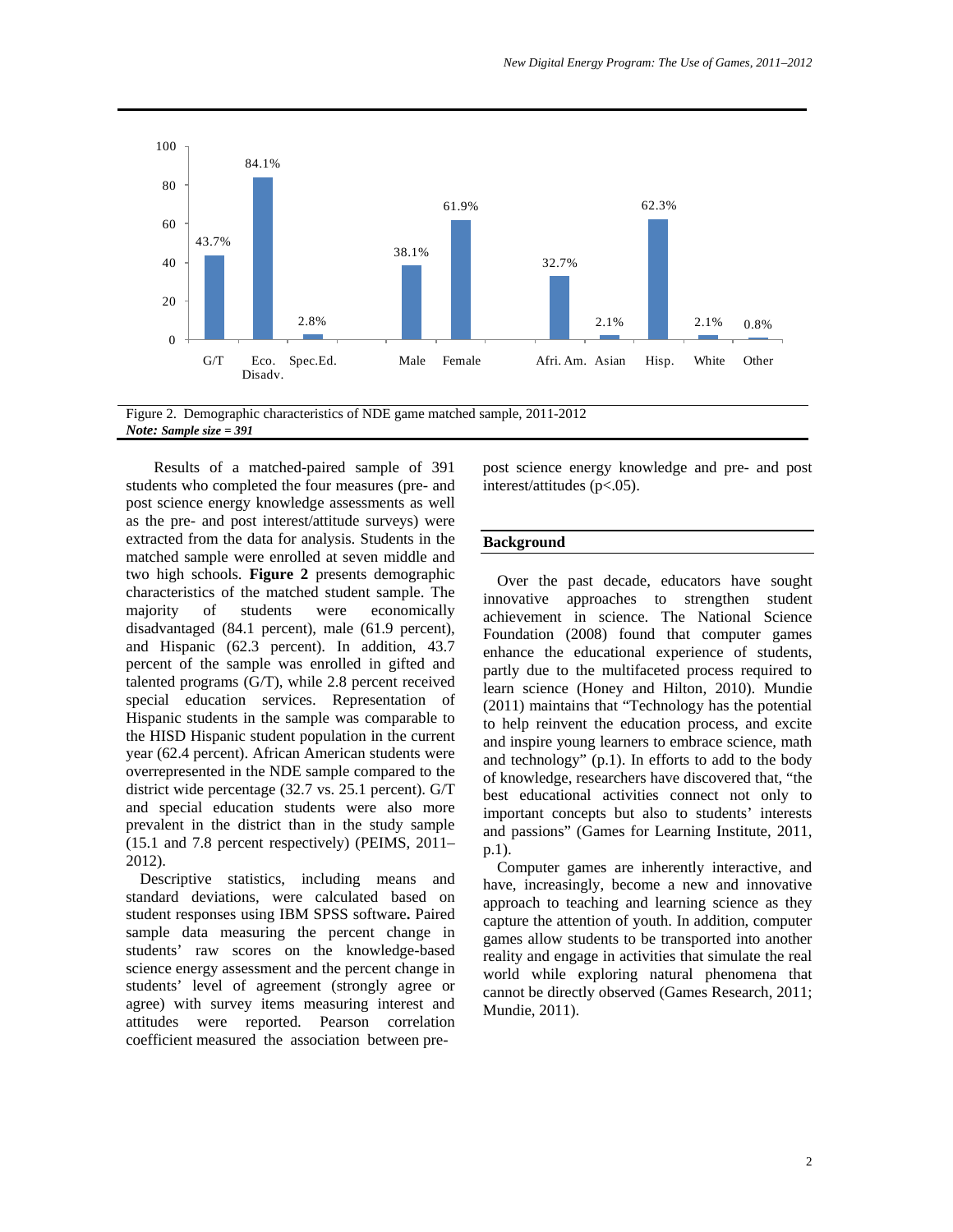| Table 1: Change in Raw Scores of Students on Science Assessment on Pretest Compared to Posttest, 2011-2012 |                        |                     |                  |               |                        |               |              |  |
|------------------------------------------------------------------------------------------------------------|------------------------|---------------------|------------------|---------------|------------------------|---------------|--------------|--|
|                                                                                                            | <b>Positive Change</b> |                     | <b>No Change</b> |               | <b>Negative Change</b> |               | <b>Total</b> |  |
| Grade                                                                                                      | n                      | $\frac{6}{9}$       | n                | $\frac{6}{9}$ | n                      | $\frac{6}{9}$ | N            |  |
|                                                                                                            | 84                     | $52.2$ <sup>+</sup> | 22               | 13.7          | 55                     | 34.2          | 161          |  |
|                                                                                                            | 24                     | 39.3                | 10               | 16.4          | 27                     | 44.3          | 61           |  |
|                                                                                                            | 42                     | 43.7                |                  | 17.7          | 37                     | 38.5          | 96           |  |
|                                                                                                            | 14                     | 42.4                |                  | 12.1          | 15                     | 45.5          | 33           |  |
| 10                                                                                                         | 12                     | 48.0                |                  | 16.0          |                        | 36.0          | 25           |  |
|                                                                                                            |                        | 55.6†               |                  | 11.1          |                        | 33.3          |              |  |
| $12^{th}$                                                                                                  |                        | $83.3\dagger$       |                  | 33.3          |                        | 33.3          | 6            |  |
| <b>All Grades</b>                                                                                          | 183                    | 46.8                | 60               | 15.3          | 148                    | 37.9          | 391          |  |
| Note: †Represents the majority positive change at specified grade level                                    |                        |                     |                  |               |                        |               |              |  |

Research was conducted in HISD on the first year of implementation of the NDE program. The study found an increase in students' interest and attitudes in science (Holmes, 2011). While there continue to be gaps in the research on which gaming features contribute to student learning, this study builds on the body of evidence relative to the effectiveness of games toward enhancing students' interest and attitudes about science and their ability to learn science concepts through games.

#### **What was the impact of the NDE game on students' acquisition of science energy knowledge?**

**Table 1** presents the number and percent change in the raw scores of students on an assessment that measured science energy knowledge. Results reflect positive change, no change, and negative change scores by grade level between pre- and post assessments. The overall percentage of students with positive change scores was 46.8 percent compared to 15.3 percent of students with no change in their assessment scores. The percentage of students with positive change scores ranged from 39.3 percent to 83.3 percent at various grade levels. Table 1 also shows that the majority of  $6<sup>th</sup>$ ,  $11<sup>th</sup>$ , and  $12<sup>th</sup>$  -grade students showed positive changes in their test scores.

A paired t-test was conducted based on the percent of items that students answered correct on the pre- and post science energy assessment. The analysis showed a statistically significant increase in the percent of items correct from pretest (M=40.35, SD=19.8) to posttest (M=45.40 and SD=22.01), t(390)=4.35, p=.000 (two-tailed). The mean difference was 5.05. The 95% confidence interval ranged from 2.765 to 7.338. The eta squared statistic (.05) indicated a moderate effect size of the program, based on science assessment performance.

**To what extent was students' interest in science influenced by game participation?**

A Likert-type scale was used to rate the frequency that students engaged in activities conceptualized as measuring interest in science before and after participating in the game. The scale used in the survey was: very often-4; regularly-3; sometimes-2; and never or hardly ever-1. The results of 391 students (33% response rate for the paired sample) are included in the analysis. Ratings of very often and regularly were combined to show the percent change from pre- to post survey. The results are shown in **Figure 3** (page 4).

It is apparent in Figure 3 that the highest percent change in students responding very often or regularly to interest-related items was participation in science competitions (112.2%) and talking to parents or family members about science (95.4%). The percent of students indicated very often or regularly from pre- to post survey increased by more than 50 percent on the following items: talked to their friends about science (92.3 percent), attended science groups (78.4 percent), and participated in after-school science activities (65.9 percent).

A paired t-test analysis showed a statistically significant increase in the overall mean interest rating from pre survey  $(M=2.27, SD=.67)$  to post survey (M=2.37, SD=.73, t(390)=3.41, p<.001). The 95% CI [.041, .241] provides additional evidence of a significant difference in how students rated frequency of participation on items related to interest in science before and after the game. The eta squared statistic (.03) indicated a small effect of the program on students' interest in science.

## **To what extent were students' attitudes about science influenced by the NDE game?**

Survey items measuring students' attitudes about science were based on the following categories: strongly agree-4, agree-3, disagree-2, and strongly disagree-1. The same 391 students whose results were used to measure their interest were also used to measure their attitudes about science from pre to post survey. The findings depicting the combined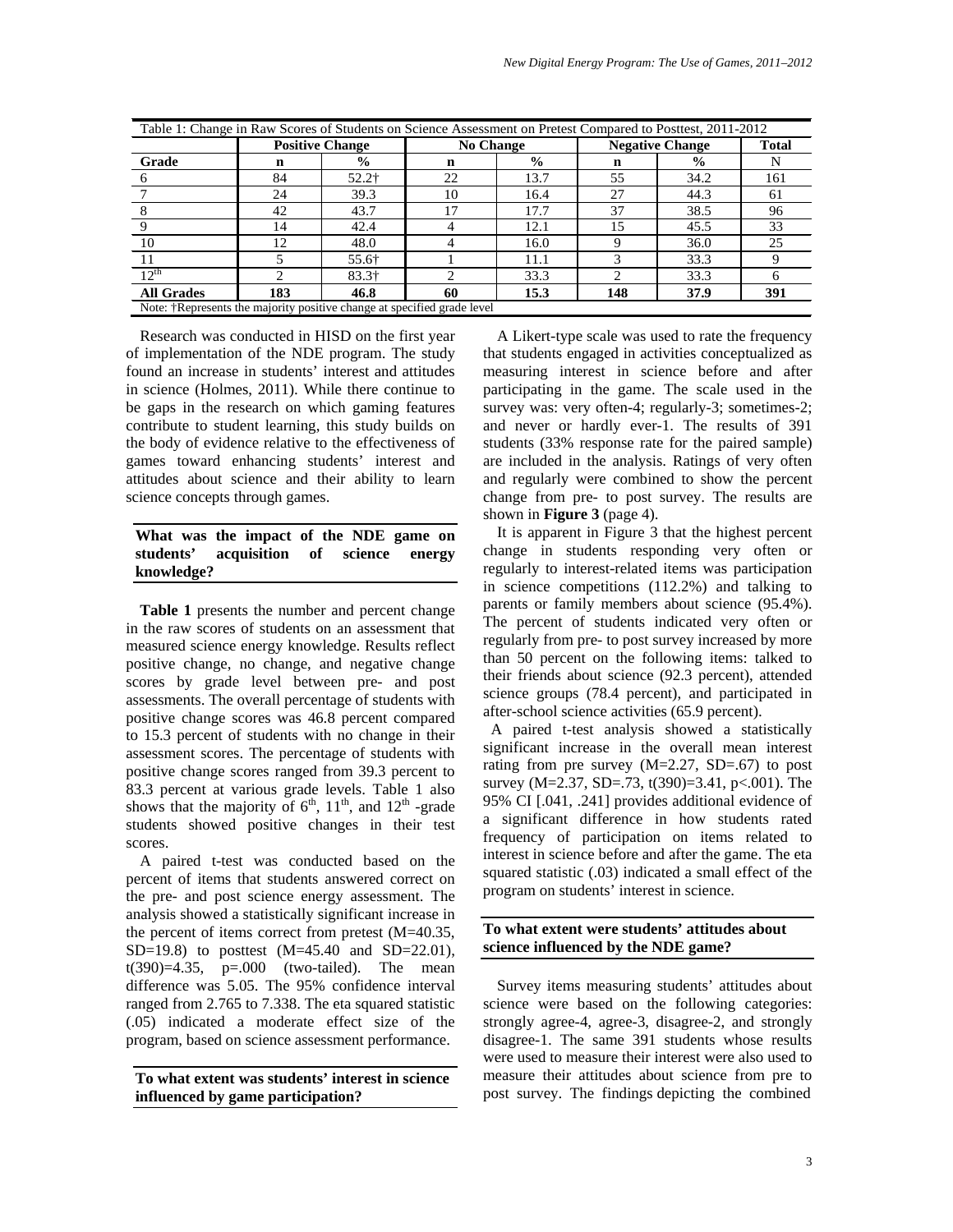

Figure 3. Percent change in student's ratings of very often or regularly on survey items measuring interest in science energy from pre to post assessment. *Note: Sample size =391*

categories of strongly agree and agree, are presented in **Figure 4** (page 5).

The highest percent change in students indicating strongly agree or agree to attitude-related items were that they like to study science (49.7 percent), are interested in learning more science (46.0 percent), and would like to have a career involving energy (oil, wind, solar, nuclear, biomass, and natural gas) (45.8 percent). Students were least likely to change that they strongly agreed or agreed the game would help them learn difficult science theories that they may not understand without seeing the game (0.0 percent) and studying science is worth it because it will help them get into college  $(3.7 \text{ percent})$ .

A paired t-test analysis showed a statistically significant decrease in the overall mean rating from pre survey (M=2.91, SD=.76) to the post survey (M=2.82, SD=.77, t(390)=-2.85, p<.005). The 95% CI was  $[-146, -027]$ . The eta squared statistic  $(0.02)$ indicated a small effect on the student samples' attitudes about science after the game.

## **Was there an association between students' science energy knowledge, interest, and attitudes regarding science?**

The relationship between students' pre- and post science energy knowledge, interest and attitudes about science were investigated using the Pearson product-moment correlation coefficient (**Table 2**) (page 5). Preliminary analysis was conducted to ensure no violation of test assumptions. Some of the most notable results were the strong positive associations between students' interest and attitudes  $[r=.678, n=391, p<.01]$ . Specifically, as students' interest in science increased, their attitudes about science increased. The results were highly statistically significant. The data also showed as pre interest and pre attitudes scores increased post assessment scores increased [r=.108, n=391, p=.034] and [r=.192, n=391, p=.000], respectively.

**What were students' overall impressions of the NDE game?**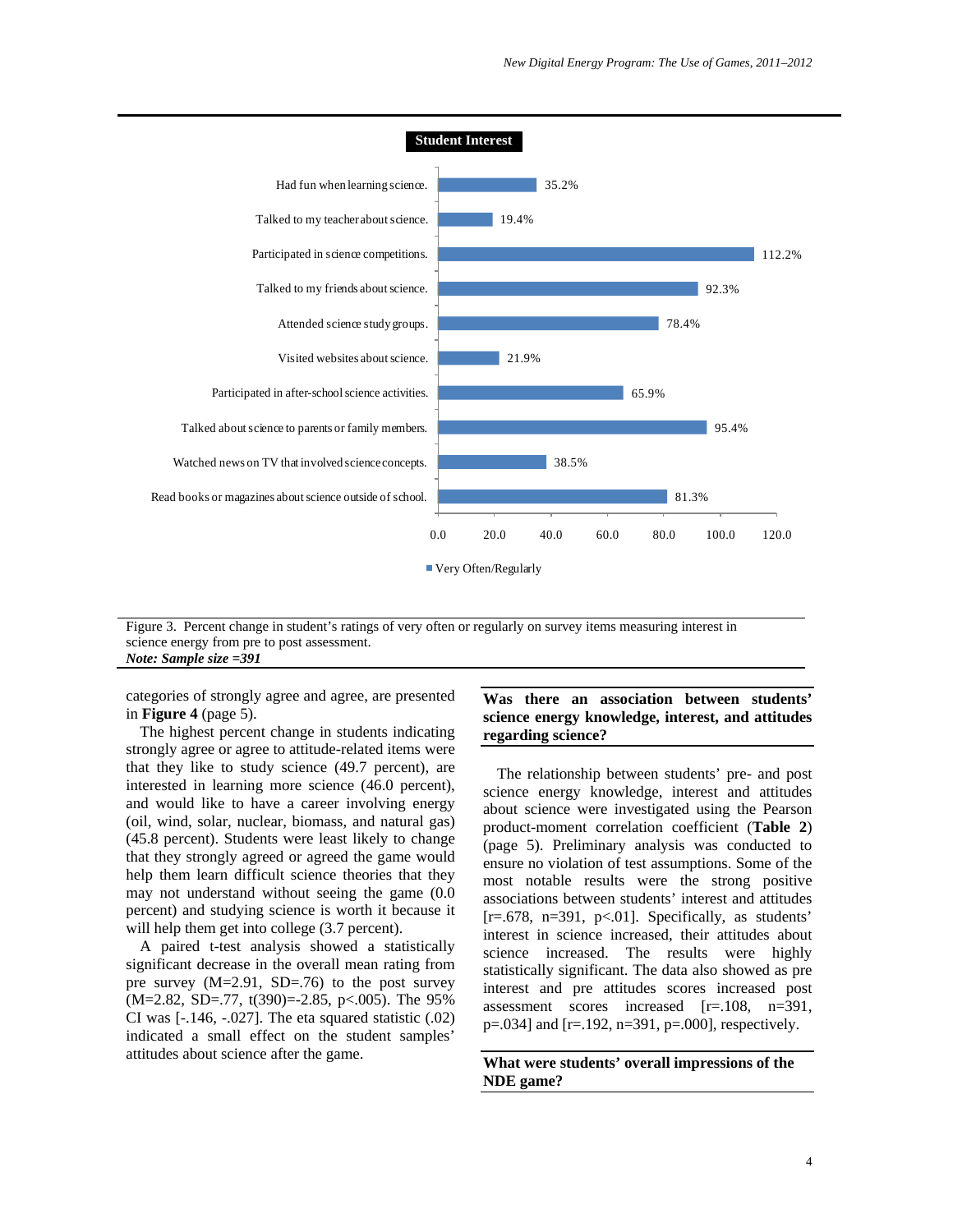

Figure 4. Percent change in student's ratings of strongly agree or agree on survey items measuring attitudes about science energy from pre to post assessment.

*Note: Sample size =391*

Students were asked to provide additional comments about the NDE game following participation. The open-ended responses of all students who completed the post interest /attitudes survey were included in the analysis. Responses were analyzed using IBM SPSS Text Analytics and the SurveyMonkey Text Analysis feature in order to triangulate emerging themes. Themes are based on comments of 158 respondents.

The most prevalent themes focused on students' positive impressions of the game (n=69). Students describe the game as "fun" (n=38), "awesome"

 $(n=9)$ , "interesting"  $(n=9)$ , "great"  $(n=5)$ , "cool"  $(n=4)$ , and "amazing"  $(n=2)$ . Some students mentioned that the game was "helpful" (n=15) and a learning experience. One student wrote, *"The game was very fun and helped me learn about different types of resources and which are best."* Another student wrote, "*I like it because it is educational for me to learn more things about science in the world or even everywhere I go. It's a fun game with a[n] educational twist that I would like to learn more stuff about."*

| <b>Measures</b>             |          | 2        | 3        | 4        | 5        | 0    |
|-----------------------------|----------|----------|----------|----------|----------|------|
| Pre Science Assessment (1)  | 1.00     |          |          |          |          |      |
| Post Science Assessment (2) | .399**   | 1.00     |          |          |          |      |
| Pre Interest $(3)$          | $.141**$ | $.108*$  | 1.00     |          |          |      |
| Post Interest (4)           | .005     | .005     | $.679**$ | 1.00     |          |      |
| Pre Attitude (5)            | $.232**$ | $192**$  | $.678**$ | $.508**$ | 1.00     |      |
| Post Attitude (6)           | $.110*$  | $.169**$ | .589**   | $.718**$ | $.695**$ | 1.00 |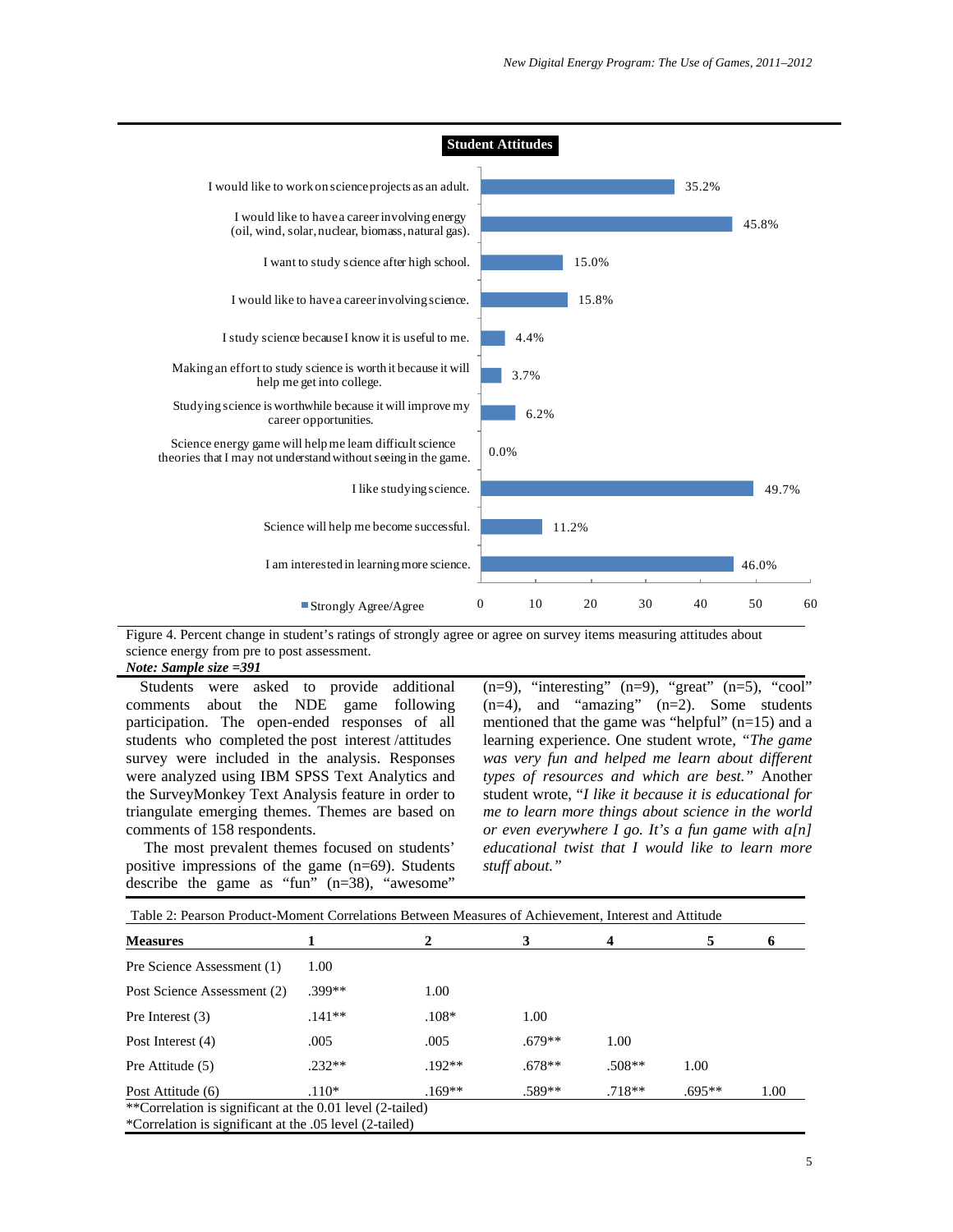| Table 3: Teacher Perceptions Regarding the NDE Game's Impact on Instruction, 2011-2012                    |                                           |                        |                                  |                                                      |   |  |  |
|-----------------------------------------------------------------------------------------------------------|-------------------------------------------|------------------------|----------------------------------|------------------------------------------------------|---|--|--|
| Since participating in the game, indicate the level of agreement that you                                 | <b>Strongly</b><br>Agree<br>$\frac{0}{0}$ | Agree<br>$\frac{0}{0}$ | <b>Disagree</b><br>$\frac{0}{0}$ | <b>Strongly</b><br><b>Disagree</b><br>$\frac{6}{10}$ | n |  |  |
| changed your instructional practices in the following areas:                                              |                                           |                        |                                  |                                                      |   |  |  |
| Assign more web-based instructional activities                                                            | 25.0                                      | 50.0                   | 25.0                             | 0.0                                                  | 8 |  |  |
| Assign more team projects and cooperative group tasks                                                     | 14.3                                      | 57.1                   | 28.6                             | 0.0                                                  |   |  |  |
| Access more websites about science concepts                                                               | 12.5                                      | 75.0                   | 12.5                             | 0.0                                                  | 8 |  |  |
| The science game exposed my students to information that required the<br>use of critical thinking skills. | 50.0                                      | 50.0                   | 0.0                              | 0.0                                                  | 8 |  |  |
| Students seemed more interested in science after participating in the<br>game.                            | 37.5                                      | 62.5                   | 0.0                              | 0.0                                                  | 8 |  |  |
| I adjusted my instructional practices based on students' inquiry and<br>feedback.                         | 25.0                                      | 50.0                   | 25.0                             | 0.0                                                  | 8 |  |  |
| I used additional resources to support the concepts covered in the game.                                  | 37.9                                      | 50.0                   | 12.5                             | 0.0                                                  | 8 |  |  |
| Students seemed more motivated to do well in science after<br>participating in the game.                  | 25.0                                      | 75.0                   | 0.0                              | 0.0                                                  | 8 |  |  |

Several students perceived long-term benefits of participating in the game. Some comments were: "*It is a great experience that will help me have a back up in my career. It will help me understand and become successful."* Another student wrote: "*This game has not only taught me new things about science but also taught me new things about running a business."* Students' general satisfaction was expressed by replying "*I like it*" (n=26) and "*thanks*" for allowing them to participate (n=5).

Three students noted technical problems with the game. One student commented: "*The game was very interesting, I would like to play every year. But, there are a lot of problems that need to be fixed."* Suggestions included resolving the "*glitches*" and the game "*freezing*."

# **What were NDE teachers' perceptions regarding the game's impact on student performance?**

Of the 26 participating teachers, eleven middle and high-school teachers who had at least five students complete the pre- and post surveys and assessments were asked to provide input on the program's impact on their instructional practices. Eight teachers provided feedback. Initial background information on training, professional development, and students' access to the game was captured. Teacher perceptions are presented in **Table 3**.

The majority of teachers indicated that they received adequate training from the game administrators and had adequate technology skills to assist students in playing the game. On the other hand, two teachers revealed that they were unable to access technical support to resolve computer-related issues in a timely manner.

Relative to instruction, the majority of teachers sought professional development to increase their understanding of concepts covered in the game (87.5 percent) and 75.0 percent agreed to adjusting their instructional practices based on students' inquiry and feedback. The highest percentage of teachers expressed strong agreement that the science game exposed their students to information that required the use of critical thinking skills (50 percent). All respondents noted agreement with the statement that students' interest and motivation to do well in science increased following participation in the game. The most disagreement among teachers concerned changing their instructional practices since participating in the game was assigning more team projects and assigning more cooperative group tasks (28.6 percent).

#### **Discussion**

Chevron's partnership and financial support of the NDE game has resulted in the game's expansion from 2010 to 2013. The game was designed to create a learning environment that allows students to work together to solve problems that are aligned to their learning levels and to science instructional content.

Major objectives of the program are to increase students' interest and attitudes about science as well as increase their knowledge of science energy concepts. Following the first year of the program, survey results showed that students became more involved in science-related activities during and outside of school. There was also evidence that students increased their aspirations to pursue science careers and careers involving energy as adults. Outcomes noted in the second year revealed a large proportion of students indicated significant positive change in the extent that they participated in science competitions, talked to others about science, and read about science outside of school after participating in the game. Students also expressed the impact of the game on their interest in pursuing careers in science. At the same time, there was a significant decrease in the overall rating on items